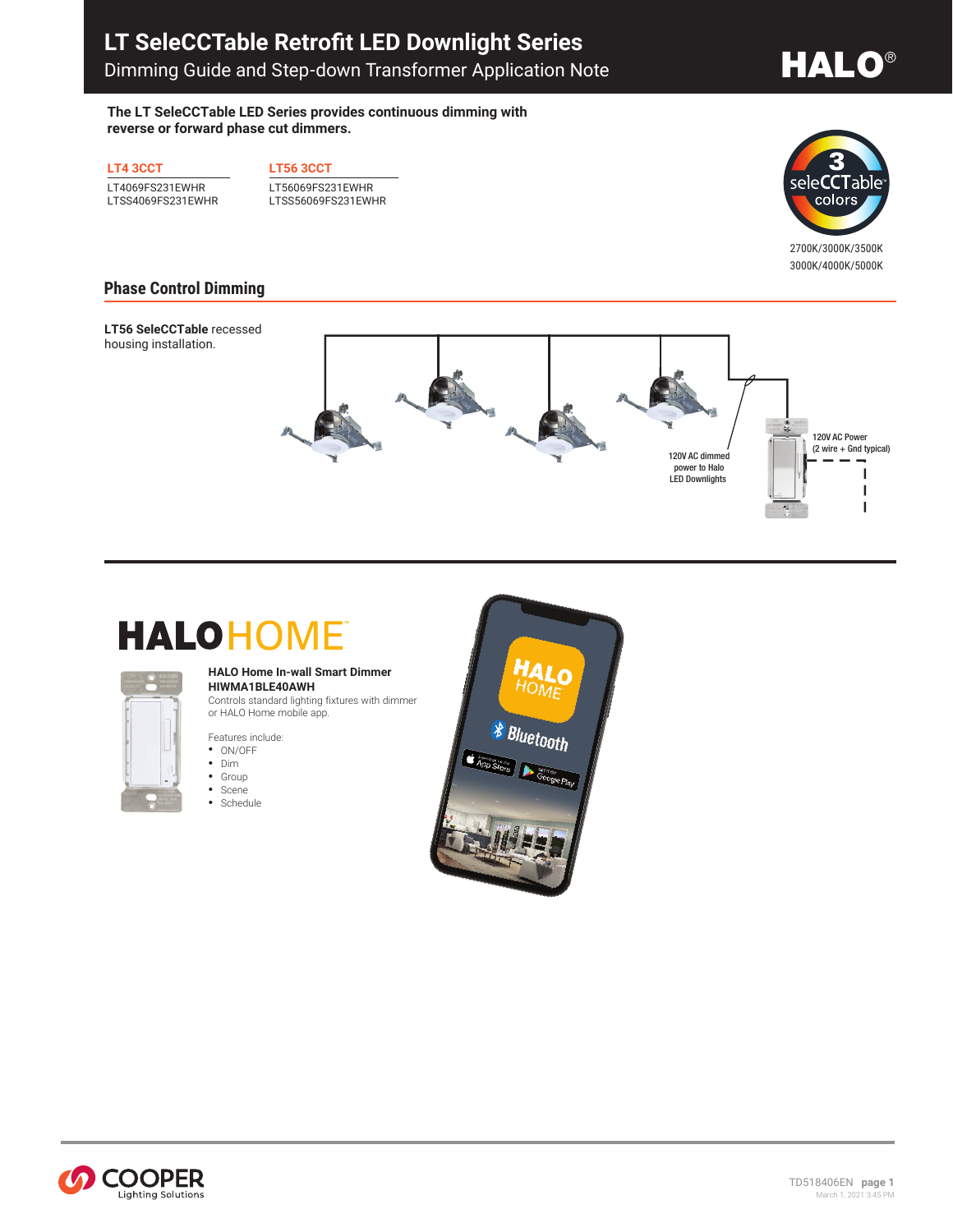

## **LT4 / LT56 SeleCCTable**

## **Compatible Dimmers**

| <b>Dimmer</b><br><b>Make</b>    | <b>Dimmer Series</b> | <b>Dimmer</b><br>Model # | <b>Minimum</b><br><b>Luminaires</b><br>(per circuit) | <b>Maximum</b><br><b>Luminaires</b><br>(per circuit) | <b>Minimum</b><br><b>Measured Light</b><br>Output | <b>Maximum</b><br><b>Meaured Light</b><br>Output | <b>Low End Start</b><br><b>Time</b> |
|---------------------------------|----------------------|--------------------------|------------------------------------------------------|------------------------------------------------------|---------------------------------------------------|--------------------------------------------------|-------------------------------------|
| Cooper<br>Lighting<br>Solutions | Halo Home            | HIWMA1BLE40AWH           |                                                      | 35                                                   | 3%                                                | 99%                                              | <1s                                 |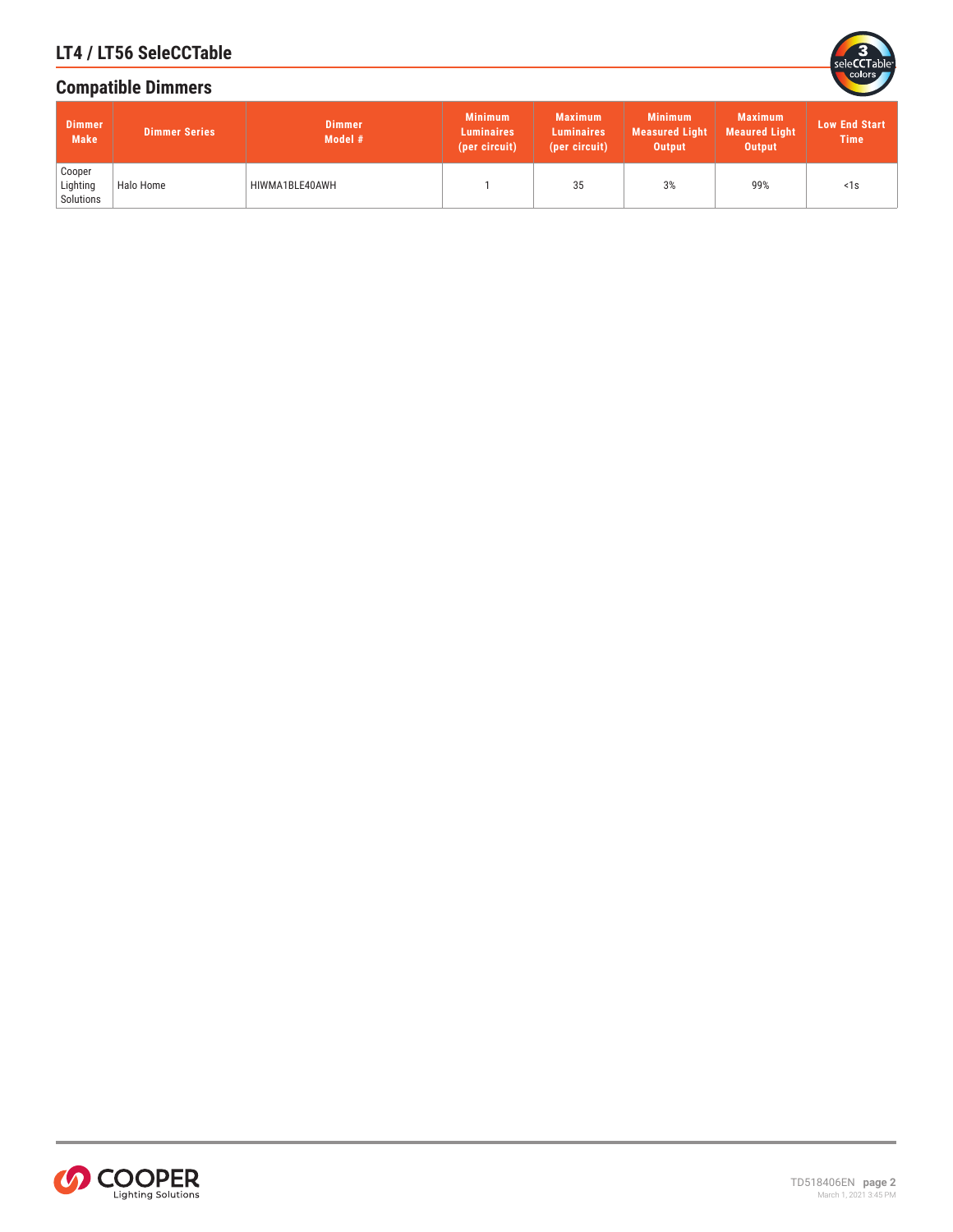## **LT4 / LT56 SeleCCTable**

### **For Reference Only**



| <b>Dimmer Make</b> | <b>Dimmer Series</b> | <b>Dimmer</b><br>Model # | <b>Minimum</b><br><b>Luminaires</b><br>(per circuit) | <b>Maximum</b><br><b>Luminaires</b><br>(per circuit) | <b>Minimum</b><br><b>Measured Light</b><br><b>Output</b> | <b>Maximum</b><br><b>Measured Light</b><br><b>Output</b> | <b>Low End</b><br><b>Start Time</b> |
|--------------------|----------------------|--------------------------|------------------------------------------------------|------------------------------------------------------|----------------------------------------------------------|----------------------------------------------------------|-------------------------------------|
| Leviton            | SureSlide            | 6674                     | $\mathbf{1}$                                         | 17                                                   | 4%                                                       | 97%                                                      | $1s$                                |
| Leviton            | SureSlide            | 6631-2                   | $\mathbf{1}$                                         | 70                                                   | 0%                                                       | 98%                                                      | $NA^{(1)}$                          |
| Leviton            | Illumatech           | IPL06                    | $\mathbf{1}$                                         | 17                                                   | 5%                                                       | 97%                                                      | $1s^{(2)}$                          |
| Leviton            | SureSlide            | 6633-P                   | $\mathbf{1}$                                         | 70                                                   | 0%                                                       | 99%                                                      | NA (1)                              |
| Lutron             | Toggler              | <b>TG-600P</b>           | $\mathbf{1}$                                         | 70                                                   | 2%                                                       | 96%                                                      | >1s                                 |
| Lutron             | Nova <sub>T</sub>    | NTFTU-6A                 | $\mathbf{1}$                                         | 70                                                   | 14%                                                      | 99%                                                      | <1s                                 |
| Eaton              | <b>RF Smart</b>      | RF9540-N                 | $\mathbf{1}$                                         | 35                                                   | 3%                                                       | 99%                                                      | <1s                                 |
| Lutron             | Lumea                | <b>LG600P</b>            | $\mathbf{1}$                                         | 70                                                   | 0%                                                       | 97%                                                      | >1s                                 |
| EWD                | Universal            | <b>TUL06P-C2</b>         | $\mathbf{1}$                                         | 35                                                   | $5%$                                                     | 97%                                                      | <1s                                 |
| EWD                | Universal            | SUL06P                   | $\mathbf{1}$                                         | 35                                                   | 5%                                                       | 96%                                                      | <1s                                 |
| Lutron             | Skylark              | SCL-153P-WH              | $\mathbf{1}$                                         | 17                                                   | 5%                                                       | 95%                                                      | <1s                                 |
| Lutron             | Diva                 | <b>DV603P</b>            | $\mathbf{1}$                                         | 70                                                   | 1%                                                       | 97%                                                      | >1s                                 |
| Lutron             | Diva                 | DVCL-153P                | $\mathbf{1}$                                         | 17                                                   | $5%$                                                     | 94%                                                      | <1s                                 |
| Lutron             | Maestro              | <b>MACL-153-M</b>        | $\mathbf{1}$                                         | 17                                                   | $5%$                                                     | 85%                                                      | <1s                                 |
| Leviton            | Vizia                | VPE06                    | $\mathbf{1}$                                         | 70                                                   | 4%                                                       | 100%                                                     | <1s                                 |
| Leviton            | Legrand              | H703PTU                  | $\mathbf{1}$                                         | 35                                                   | 5%                                                       | 100%                                                     | <1s                                 |
| Leviton            | Vizia                | VZE04                    | $\mathbf{1}$                                         | 47                                                   | 5%                                                       | 99%                                                      | <1s                                 |
| Leviton            | Acenti               | ATX10                    | $\mathbf{1}$                                         | 117                                                  | 4%                                                       | 98%                                                      | <1s                                 |
| Lutron             | Maestro              | MAELV600                 | $\mathbf{1}$                                         | 70                                                   | 6%                                                       | 99%                                                      | $1s$                                |
| Lutron             | Faedra               | FAELV500                 | $\mathbf{1}$                                         | 58                                                   | $6\%$                                                    | 99%                                                      | 1s                                  |
| Lutron             | Diva                 | DVELV303P                | $\mathbf{1}$                                         | 35                                                   | 3%                                                       | 96%                                                      | <1s                                 |
| Lutron             | Skylark              | SELV300P                 | $\mathbf{1}$                                         | 35                                                   | 3%                                                       | 98%                                                      | <1s                                 |
| EWD                | Smart                | AAL06                    | $\mathbf{1}$                                         | 35                                                   | 5%                                                       | 98%                                                      | <1s                                 |
| Lightolier         | Sunrise              | ZP260QEW                 | $\mathbf{1}$                                         | 30                                                   | 5%                                                       | 98%                                                      | <1s                                 |
| Eaton              | Aspire               | 9530AW                   | $\mathbf{1}$                                         | 70                                                   | $0\%$                                                    | 100%                                                     | >1s                                 |
| Eaton              | Skye                 | SF8AP                    | $\mathbf{1}$                                         | 112                                                  | 8%                                                       | 99%                                                      | $1s$                                |
| Eaton              | Devine               | DE06P                    | $\mathbf{1}$                                         | 70                                                   | 2%                                                       | 83%                                                      | <1s                                 |
| Eaton              | React                | RI061                    | $\mathbf{1}$                                         | 70                                                   | $0\%$                                                    | 99%                                                      | $NA$ <sup>(1)</sup>                 |
| Eaton              | Devine               | TAL06P                   | $\mathbf{1}$                                         | 35                                                   | 5%                                                       | 99%                                                      | <1s                                 |
| Eaton              | Toggle               | DAL06P                   | $\mathbf{1}$                                         | 35                                                   | 5%                                                       | 99%                                                      | <1s                                 |
| Eaton              | Skye                 | SAL06P                   | $\mathbf{1}$                                         | 35                                                   | $5%$                                                     | 100%                                                     | <1s                                 |
| Eaton              | Skye                 | SLC03P                   | $\mathbf{1}$                                         | 35                                                   | $5%$                                                     | 99%                                                      | 1s                                  |
| Eaton              | Devine               | DLC03P                   | $\mathbf{1}$                                         | 35                                                   | $5%$                                                     | 99%                                                      | <1s                                 |
| Eaton              | Toggle               | TI061                    | $\mathbf{1}$                                         | 70                                                   | 0%                                                       | 79%                                                      | NA (1)                              |
| Lutron(PANEL)      | LCP128 (TRIAC)       | LP-RPM-4U-120            | $\mathbf{1}$                                         | 225                                                  | 0%                                                       | 99%                                                      | $NA$ <sup>(1)</sup>                 |
| Lutron(PANEL)      | <b>LCP128 (ELV)</b>  | LP-RPM-4A-120            | $\mathbf{1}$                                         | 141                                                  | 0%                                                       | 98%                                                      | NA (1)                              |
| Ecospec(PANEL)     | LDCM                 | LDCM-PL-120-277-010V-GR  | $\mathbf{1}$<br>$\mathbf{1}$                         | 52<br>70                                             | 0%                                                       | 100%                                                     | $NA$ <sup>(1)</sup>                 |
| Lutron             | Ariadni              | AY-600P                  |                                                      |                                                      | 3%                                                       | 98%                                                      | >1s                                 |
| Lutron             | Contour              | CT-103P<br>CT-600P       | $\mathbf{1}$<br>$\mathbf{1}$                         | 117<br>70                                            | $0\%$                                                    | 97%<br>97%                                               | >1s                                 |
| Lutron             | Contour<br>Rotary    | D-600P                   | $\mathbf{1}$                                         | 70                                                   | 0%<br>0%                                                 | 94%                                                      | >1s<br>$NA$ <sup>(1)</sup>          |
| Lutron             | Diva                 | DV-600P                  | $\mathbf{1}$                                         | 70                                                   | $0\%$                                                    | 97%                                                      | >1s                                 |
| Lutron<br>Lutron   | Glyder               | GL-600P                  | $\mathbf{1}$                                         | 70                                                   | 0%                                                       | 97%                                                      | NA (1)                              |
| Lutron             | Lumia                | LG-600PH                 | $\mathbf{1}$                                         | 70                                                   | $0\%$                                                    | 97%                                                      | >1s                                 |
|                    |                      | N-600                    | $\mathbf{1}$                                         | 70                                                   | $0\%$                                                    | 99%                                                      | >1s                                 |
| Lutron<br>Lutron   | Nova<br>Skylark      | S-600P                   | $\mathbf{1}$                                         | 70                                                   | 0%                                                       | 97%                                                      | $NA$ <sup>(1)</sup>                 |
| Lutron             | Centurion            | C-600P                   | $\mathbf{1}$                                         | 70                                                   | $0\%$                                                    | 99%                                                      | >1s                                 |
| Lutron             | Ariadni              | AYLV-600P                | $\mathbf{1}$                                         | 52                                                   | 3%                                                       | 99%                                                      | >1s                                 |
| Lutron             | Glyder               | GLV-600                  | $\mathbf{1}$                                         | 52                                                   | 0%                                                       | 99%                                                      | >1s                                 |
|                    | Diva                 | DVLV-600P                | $\mathbf{1}$                                         | 52                                                   | 2%                                                       | 97%                                                      | 1s                                  |
| Lutron             | Lumina               | LG-103P                  | $\mathbf{1}$                                         | 117                                                  | 2%                                                       | 98%                                                      | >1s                                 |
| Lutron<br>Lutron   | Skylark              | <b>SLV-600P</b>          | $\mathbf{1}$                                         | 52                                                   | 0%                                                       | 98%                                                      | >1s                                 |
| EWD                |                      | DUL06P-C7                | $\mathbf{1}$                                         |                                                      |                                                          | 97%                                                      |                                     |
|                    | Universal            | <b>NTLV-600</b>          | $\mathbf{1}$                                         | 35<br>$35\,$                                         | 4%<br>3%                                                 | 99%                                                      | <1s<br>1s                           |
| Lutron             | Nova<br>Nova         | NT-600                   | $\mathbf{1}$                                         | 52                                                   | $1\%$                                                    | 99%                                                      | 1s                                  |
| Lutron             |                      |                          |                                                      |                                                      |                                                          |                                                          |                                     |

1. Dims to Off 2. Flash at Startup

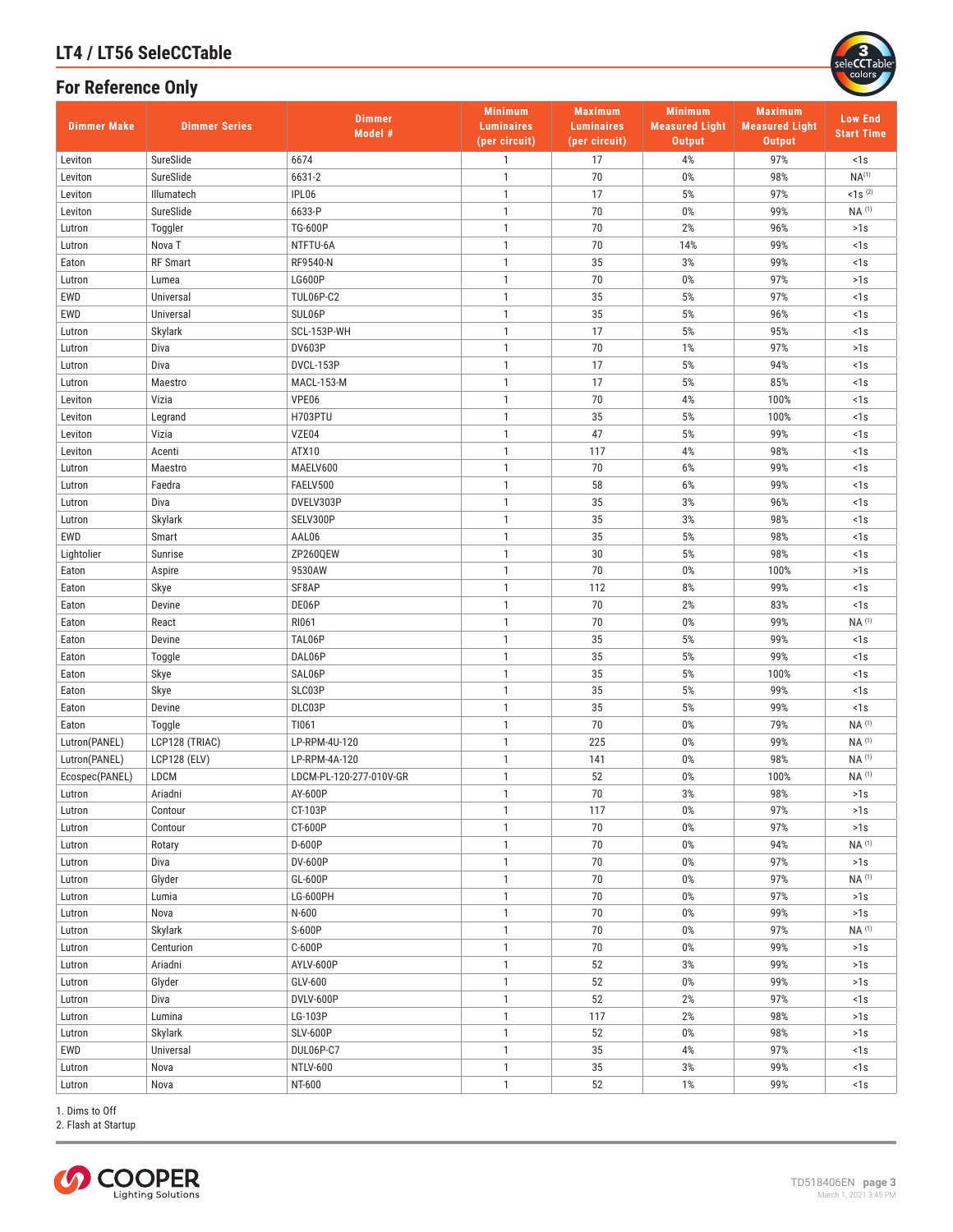#### **Dimmer Notes:**

1) Start time is measured at the lowest dimmer setting.

2) Some LED dimmers have a "rapid start" design used to provide a momentary power boost to LED and CFL lamps during start-up. When a LED luminaire is on a dimmer with "rapid start" the boost may cause a momentary flash of the LED lighting. This "flash" is generated by the dimmer, and may be more noticeable when the dimmer is at a low setting.

#### **Dimming Guide Disclaimer:**

- 1) Leviton® is a registered trademark of Leviton Manufacturing Co. Inc.; Lutron® is a registered trademark of Lutron Electronics Co. Inc.; Lightolier® is a registered trademark of Philips Lighting; Hubbell® is a registered trademark of Hubbell Incorporated; Legrand® and Pass & Seymour® are registered trademarks of Legrand®; Eaton® is a registered trademark of Eaton Corporation. These companies and their tradenames, trademarks or brands, where noted, are associated with their respective company and are not associated with Cooper Lighting Solutions.
- 2) Testing conducted by Cooper Lighting Solutions is not a substitute for and does not imply certification by an independent laboratory or any other standards certification. Refer to the manufacturer specifications for more detailed information on product certifications and standards.
- 3) This is a representative list of typical dimmers as tested by Cooper Lighting Solutions for performance with the designated LED luminaires only. Test data contained in this literature is based upon dimmers obtained in the marketplace. Information about these other manufacturers products is obtained from packaging and published information made available by the manufacturer and is deemed to be reliable, but has not been verified. Dimmer performance and perceived limitations of the dimmers are based on factors outside of Cooper Lighting Solutions' control. The specifications of these dimming controls and their conditions of use may change without notice to Cooper Lighting Solutions or any other user. Cooper Lighting Solutions makes no specific recommendation on product selection and there are no warranties of performance or compatibility implied. Installer must ensure proper local and national electrical codes are followed; and that the dimmer application and condition of use is per dimmer manufacturer instructions and guidelines.

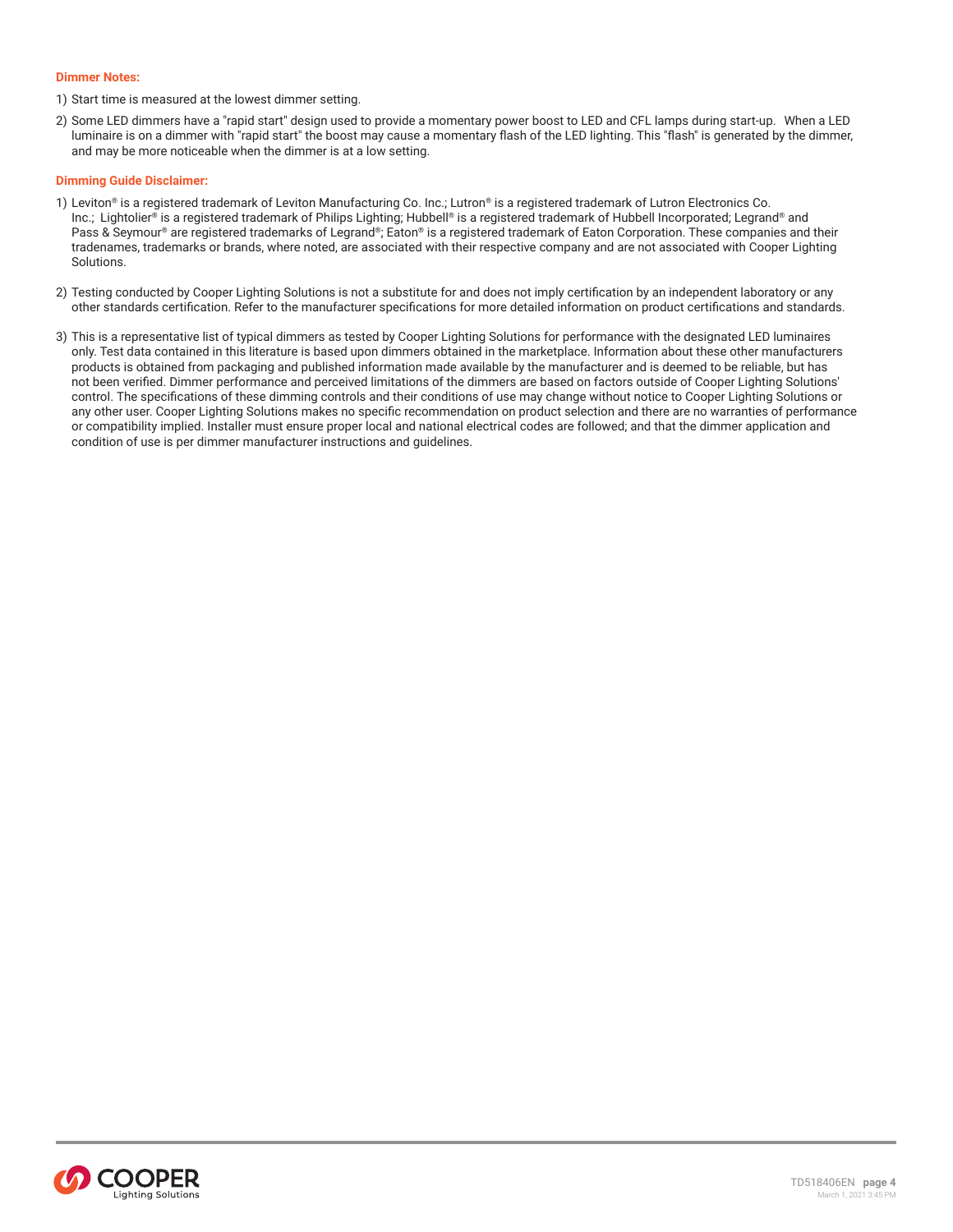**Application Note -** H277, H347 and H347200 step-down transformers are qualified to drive multiple Halo LED on a single circuit in Non-IC construction. Installation of these transformers with individual LED fixtures on circuits with multiple LED loads is not recommended. This is not recommended due to resulting multiple inductive currents pulled by each transformer; in this situation the majority of the power would then be reactive (VARS) and not real (WATTS). If H277, H347 or H347200 transformers should be used individually on each LED fixture in a single circuit, then that circuit should be sized for lowered power factor as well as increased apparent power on the circuit. H277, H347 and H347200 are UL/cUL listed for use with Halo recessed housings: H750T, H750TCP, H7T, H7TNB, H7RT.

#### **Step Down Transformers**

**H277** = Steps 277 line voltage down to 120 volts. Attaches to knockout on first fixture's junction box in a circuit and is 300VA rated. H277 is a UL recognized Component listed under the luminaire UL/cUL listing for Halo Non-IC housings.

**H347 and H347200** = Steps 347 line voltage down to 120 volts. Attaches to knockout on first fixture's junction box in a circuit. H347 is 75VA and H347200 is 200VA rated. H347 is a CSA/UL Listed Component for use under the luminaire UL/cUL listing with Halo Non-IC housings.

#### **Transformer Load - H277 (300VA)**

1. H277 Transformer at full loading consumes a maximum of 16W of power.

- 2. When a dimmer or switch is on the secondary (120V) side of the transformer, power is consumed by the transformer when the dimmer or switch is in "OFF" mode at 6.5W and in "ON" mode at 16W maximum under full loading.
- 3. When a dimmer or switch is on the primary (277V) side ahead of the transformer, power is consumed only in "ON" mode to a maximum of 16W under full loading. (Use of a dimmer ahead of the transformer is not recommended)

#### **Transformer Load - H347 (75VA)**

- 1. H347 Transformer at full loading consumes a maximum of 15W of power.
- 2. When a dimmer or switch is on the secondary (120V) side of the transformer, power is consumed by the transformer when the dimmer or switch is in "OFF" mode at 2.5W and in "ON" mode at 15W maximum under full loading.
- 3. When a switch is on the primary (347V) side ahead of the transformer, power is consumed only in "ON" mode to a maximum of 15W under full loading. (Use of a dimmer ahead of the transformer is not recommended)

#### **Transformer Load - H347200 (200VA)**

- 1. H347200 Transformer at full loading on 120V side consumes a maximum of 28W of power.
- 2. When a dimmer or switch is on the secondary (120V) side of the transformer, power is consumed by the transformer when the dimmer or switch is in "OFF" mode at 9.2W and in "ON" mode at 28W maximum under full loading.
- 3. When a switch is on the primary (347V) side ahead of the transformer, power is consumed only in "ON" mode to a maximum of 28W under full loading.

 When a switch is on the primary (277V) side ahead of the transformer, power is consumed only in "ON" mode to a maximum of 12W under full loading.

(Use of a dimmer ahead of the transformer is not recommended)

#### **LT56069FS231EWHR Retrofit LED Downlight Series**

(LT56069FS231EWHR Maximum Units on Step Down Transformer Powered Circuits)

| <b>Transformer</b> | .<br><b>VA Rating</b> | .<br>Max # of Fixtures |
|--------------------|-----------------------|------------------------|
| H <sub>277</sub>   | 300                   | 24                     |
| H347               | 75                    |                        |
| H347200            | 200                   | 16                     |



**H277** 277V Step Down Transformer, 300VA





**H347** 347V Step Down Transformer, 75VA





**H347200** 347V Step Down Transformer, 200VA